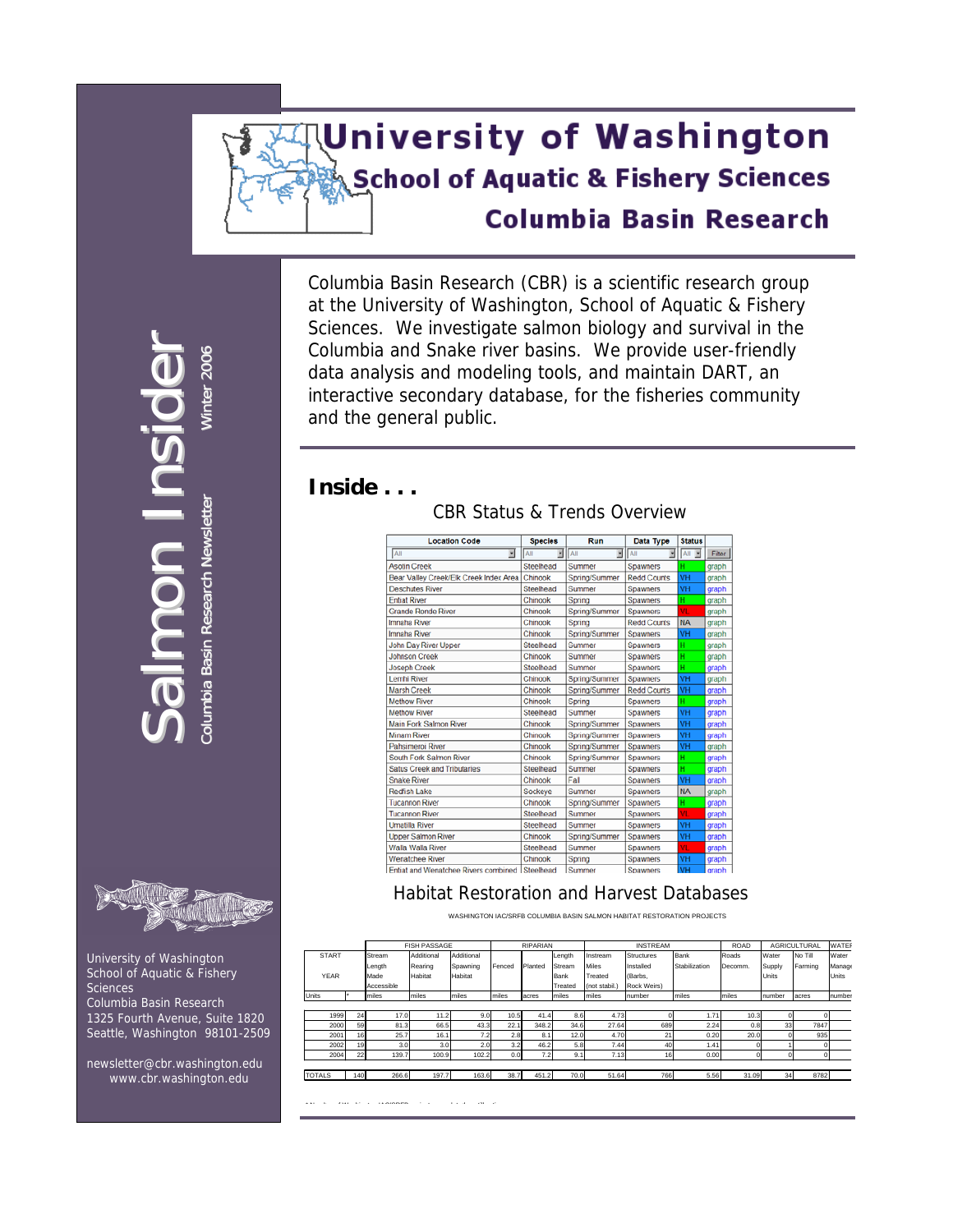# **Columbia Basin Research: Status & Trends Overview**

The newest addition to the Status  $\&$ [Trends](http://www.cbr.washington.edu/results.html) website is the **[Status & Trends](http://www.cbr.washington.edu/trends/index.php)  [Overview](http://www.cbr.washington.edu/trends/index.php)** web application, which offers internet users quick and convenient access to pertinent biological, chemical, and physical response variables associated with salmonid recovery in the Columbia Basin. This web site provides ready access to the status and trends of a variety of mainstem hydrosystem performance measures, including adult counts at dams, stream escapement, smoltto-adult ratios, juvenile passage survival, juvenile travel time, and compliance in meeting temperature, dissolved gas, and flow targets. Web users can search the records by stock, location, and/or

performance measure to construct graphical and tabular summaries. Graphical displays permit users to compare decadal mean as wells as assess short-term and long-term trajectories.

In situations where users wish to examine multiple performance measures at once, the web site also provides summary reports. These reports indicate the status of each performance measure relative to the BiOp/Remand targets in a concise tabular format. Users can then examine each performance measure in detail at their convenience. Information on harvest and habitat improvement will soon be added to this site.

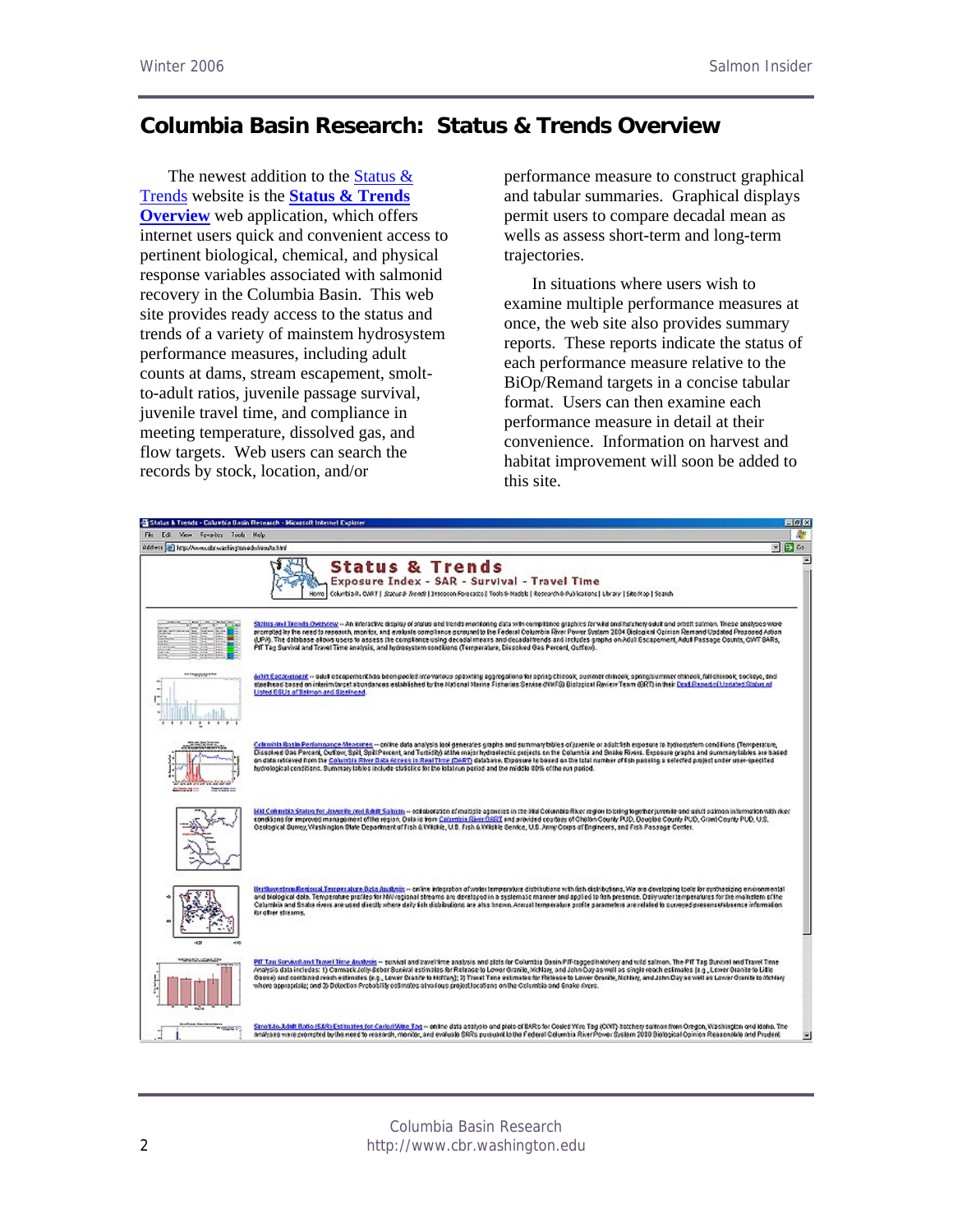## **Status & Trends Overview**

The [Status & Trends Overview](http://www.cbr.washington.edu/trends/index.php) web application features interactive displays of analysis results based on monitoring data, hydrologic data, and compliance targets for wild and hatchery adult and smolt salmon.

Summaries are compiled from the more detailed annual analyses that are accessible from the [Status & Trends](http://www.cbr.washington.edu/results.html) website. The goal of these summaries is to assist in the monitoring and evaluation of compliance pursuant to the Proposed Actions (PAs) and Reasonable and Prudent Actions (RPAs) yet to be determined in the current collaborative process between the Action Agencies in the Federal Columbia River Power System 2004 Biological Opinion Remand.

Summaries can be accessed by:

- *Measure* Adult Escapement, Adult Passage, Smolt to Adult Ratio, Flow, Smolt Survival, Travel Time, Total Dissolved Gas, and Temperature.
- *Observation Site* 14 dams.
- *Release Site* 146 hatcheries, traps, ponds, rivers, creeks, and lakes.
- *Species* 5 salmonid species.

**Fig. 1. The** *Measure* **is smolt-to-adult ratio of Clackamas Hatchery Spring Chinook with a** *Smoothed Trend* **and**  *Smoothing Level 2* **selected.** 



**Fig. 2. The** *Measure* **is Adult Escapement for the Main Fork Salmon River Spring/Summer Chinook spawners with a**  *Decadal Trend* **and a** *Smoothing Level 3***.** 



#### **Fig. 3. The** *Measure* **shown is the days temperature at Bonneville forebay exceeded 68F with the** *Trend Statistics* **off.**



Visit the website at: <http://www.cbr.washington.edu/trends/index.php>

For more information, please contact Peter Westhagen at (206) 616-7448 or pnw@u.washington.edu.